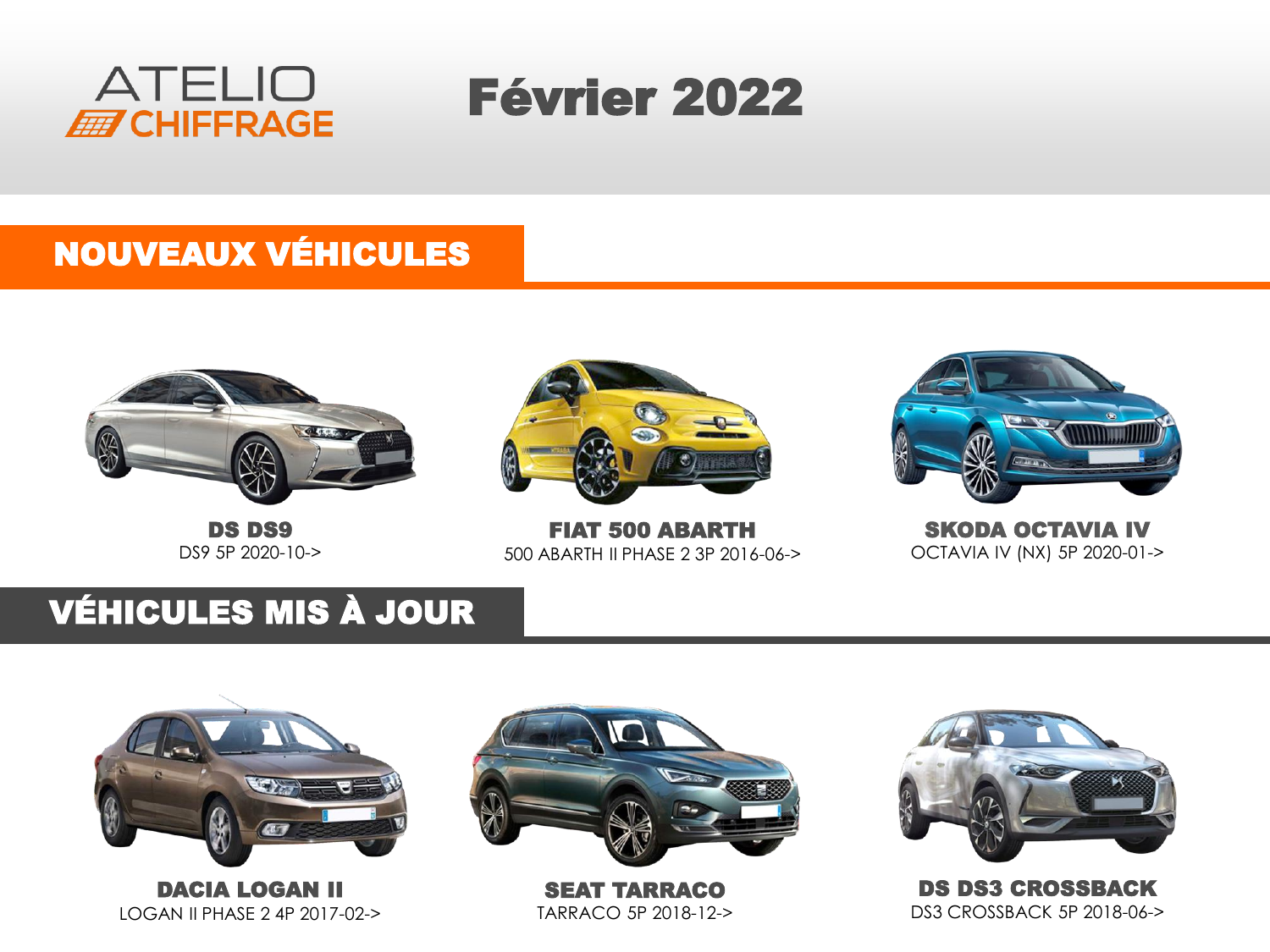

### Nouveaux véhicules

#### Niveau Complet

| <b>MARQUE</b>  | <b>MODELE</b>                                                              | <b>MARQUE</b>     | <b>MODELE</b>                           |
|----------------|----------------------------------------------------------------------------|-------------------|-----------------------------------------|
| <b>BMW</b>     | SERIE 8 II CABRIOLET (G14) 2P 2018-11->                                    | <b>FIAT</b>       | 500C ABARTH II PHASE 2 2P 2016-06->     |
| <b>BMW</b>     | SERIE 8 II COUPE (G15) 2P 2018-07->                                        | <b>HYUNDAI</b>    | VENUE 5P 2020-09->                      |
| <b>BMW</b>     | SERIE 8 II GRAN COUPE (G16) 4P 2019-09->                                   | <b>JEEP</b>       | COMPASS II PHASE 2 5P 2021-04->         |
| <b>CITROEN</b> | JUMPER III 30 L1H2 PHASE 1 4P -30- COURT (3000mm)<br>HAUT 2006-06->2015-06 | <b>LAND ROVER</b> | DISCOVERY V (L462) PHASE 2 5P 2021-04-> |
| <b>CITROEN</b> | JUMPER III 30 L1H2 PHASE 1 5P-30- COURT (3000mm)<br>HAUT 2006-06->2015-06  | <b>SKODA</b>      | OCTAVIA IV (NX) 5P 2020-01->            |
| <b>CITROEN</b> | JUMPER III 30 L2H1 PHASE 1 4P -30- MOYEN<br>(3450mm) 2006-06->2015-06      | <b>SKODA</b>      | OCTAVIA IV BREAK (NX) 5P 2020-01->      |
| <b>CITROEN</b> | JUMPER III 30 L2H1 PHASE 1 5P -30- MOYEN<br>(3450mm) 2006-06->2015-06      |                   |                                         |
| <b>CITROEN</b> | JUMPER III 33 L1H2 PHASE 1 4P -33- COURT (3000mm)<br>HAUT 2006-06->2015-06 |                   |                                         |
| <b>CITROEN</b> | JUMPER III 33 L1H2 PHASE 1 5P -33- COURT (3000mm)<br>HAUT 2006-06->2015-06 |                   |                                         |
| <b>CITROEN</b> | JUMPER III 35 L1H2 PHASE 1 4P -35- COURT (3000mm)<br>HAUT 2006-06->2015-06 |                   |                                         |
| <b>CITROEN</b> | JUMPER III 35 L1H2 PHASE 1 5P -35- COURT (3000mm)<br>HAUT 2006-06->2015-06 |                   |                                         |
| <b>CITROEN</b> | JUMPER III 35 L4H2 PHASE 1 4P -35- LONG (4035mm)<br>HAUT 2006-06->2015-06  |                   |                                         |
| <b>CITROEN</b> | JUMPER III 35 L4H2 PHASE 1 5P -35- LONG (4035mm)<br>HAUT 2006-06->2015-06  |                   |                                         |
| <b>DS</b>      | DS9 5P 2020-10->                                                           |                   |                                         |
| <b>FIAT</b>    | 500 ABARTH II PHASE 2 3P 2016-06->                                         |                   |                                         |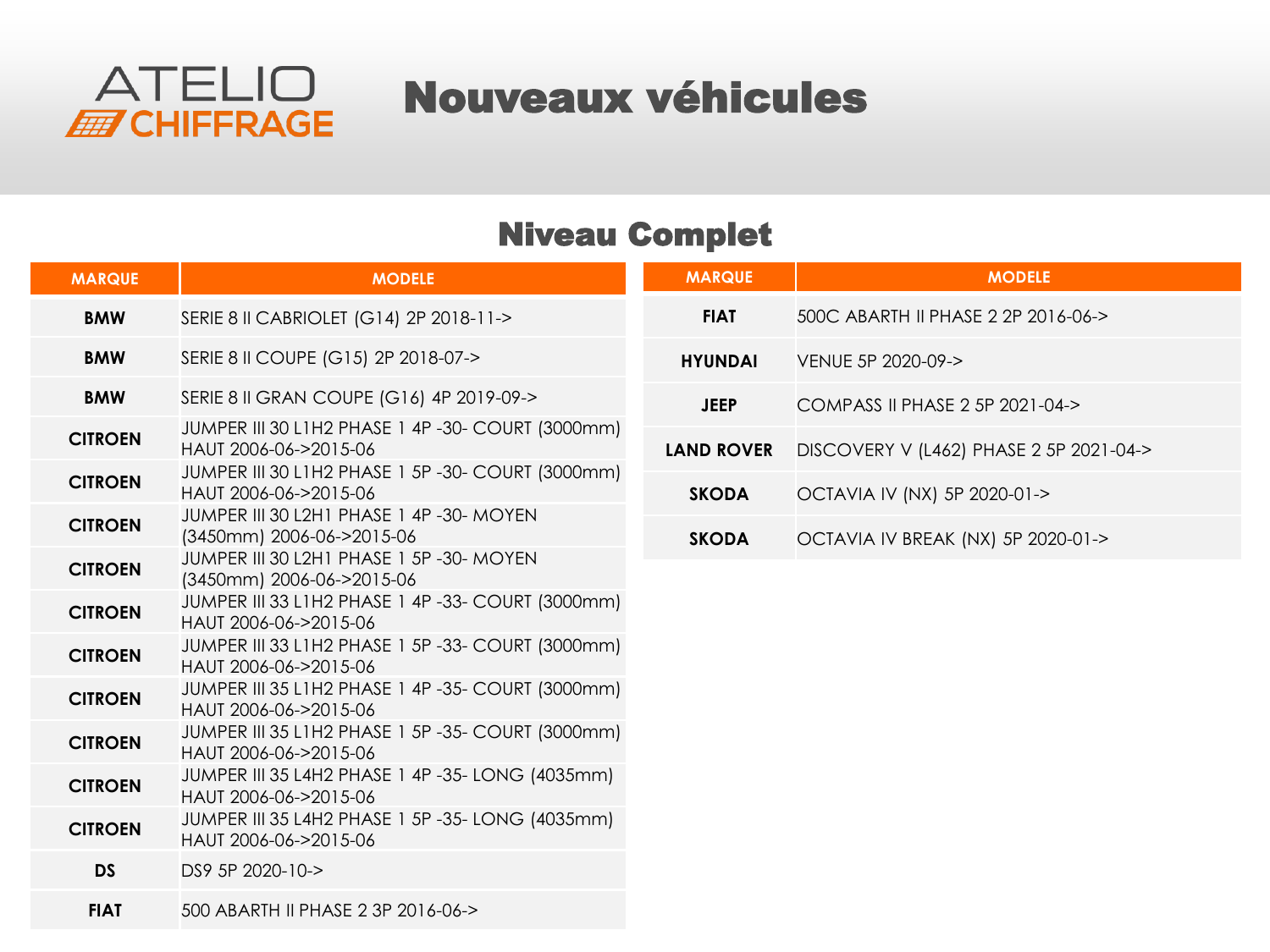

### Nouveaux véhicules

#### Niveau Entretien

| <b>MARQUE</b>  | <b>MODELE</b>                                                             |
|----------------|---------------------------------------------------------------------------|
| <b>AUDI</b>    | A4 ALLROAD IV (8W) PHASE 2 5P 2019-09->                                   |
| <b>CITROEN</b> | JUMPER III 28 L1H1 PHASE 2 4P -28- COURT (3000mm)<br>2018-06->            |
| <b>CITROEN</b> | JUMPER III 30 L1H1 COMBI PHASE 2 5P -30- COURT<br>(3000mm) 2019-09->      |
| <b>CITROEN</b> | JUMPER III 30 L2H2 PHASE 2 5P -30- MOYEN<br>(3450mm) HAUT 2019-12->       |
| <b>CITROEN</b> | JUMPER III 33 L1H1 COMBI PHASE 2 5P -33- COURT<br>(3000mm) 2019-09->      |
| <b>CITROEN</b> | JUMPER III 33 L2H2 COMBI PHASE 2 5P -33- MOYEN<br>(3450mm) HAUT 2019-09-> |
| <b>HYUNDAI</b> | IONIQ PHASE 2 5P 2019-10->                                                |
| <b>HYUNDAI</b> | BAYON 5P 2021-07->                                                        |
| <b>LEXUS</b>   | LS 600 HYBRIDE III PHASE 3 4P LONG 2013-11->                              |
| <b>RENAULT</b> | <b>FXPRESS II 4P 2020-10-&gt;</b>                                         |
| <b>SKODA</b>   | FABIA IV 5P 2021-07->                                                     |
| <b>SKODA</b>   | KODIAQ (NS) PHASE 2 5P 2021-07->                                          |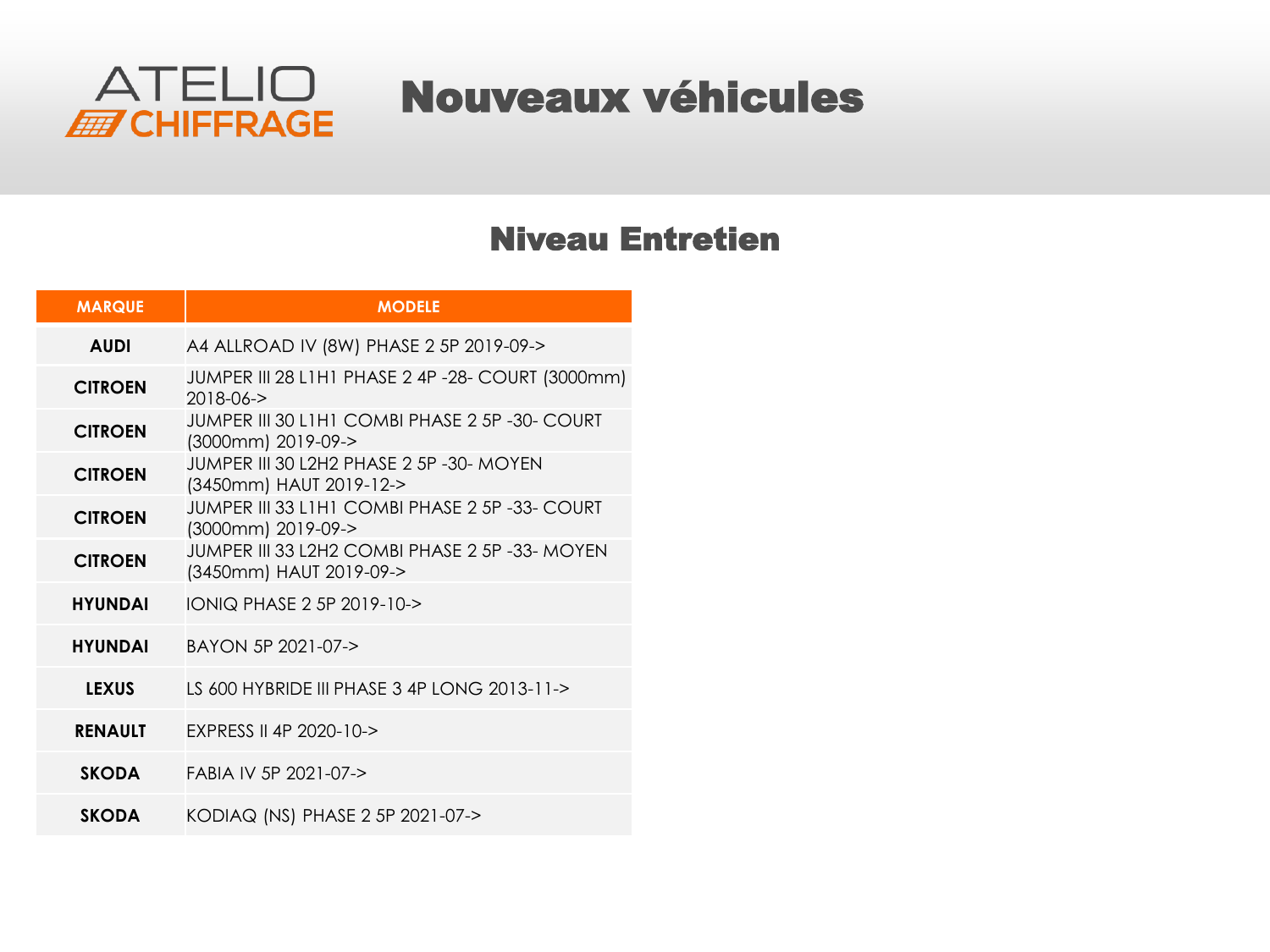

## Véhicules mis à jour

| <b>MARQUE</b>  | <b>MODELE</b>                                                                | <b>MARQUE</b>   | <b>MODELE</b>                                    |
|----------------|------------------------------------------------------------------------------|-----------------|--------------------------------------------------|
| <b>AUDI</b>    | Q3 II (F3) 5P 2018-11->                                                      | <b>DACIA</b>    | LOGAN II PHASE 2 4P 2017-02->                    |
| <b>AUDI</b>    | Q3 II SPORTBACK (F3) 5P 2019-06->                                            | <b>DACIA</b>    | LOGAN II MCV PHASE 2 5P 2017-02->                |
| <b>BMW</b>     | SERIE 3 VII (G20) 4P 2018-12->                                               | <b>DS</b>       | DS3 CROSSBACK 5P 2018-06->                       |
| <b>BMW</b>     | SERIE 3 VII TOURING (G21) 5P 2019-09->                                       | <b>HYUNDAI</b>  | IONIQ PHASE 1 5P 2016-08->                       |
| <b>BMW</b>     | SERIE 1 I (E87) PHASE 1 5P 2004-05->2006-12                                  | <b>KIA</b>      | CEE D III 5P 2018-07->                           |
| <b>BMW</b>     | SERIE 7 VI (G11) PHASE 1 4P 2015-09->                                        | <b>KIA</b>      | CEE D III BREAK 5P 2018-11->                     |
| <b>BMW</b>     | SERIE 7 VI LIMOUSINE (G12) PHASE 1 4P LONG 2015-<br>$09 - >$                 | <b>KIA</b>      | PRO CEE D III 5P 2019-01->                       |
| <b>CITROEN</b> | JUMPER III 30 L1H1 COMBI PHASE 1 4P -30- COURT<br>(3000mm) 2006-06->2015-06  | <b>MAZDA</b>    | DEMIO PHASE 1 5P 1998-07->2000-06                |
| <b>CITROEN</b> | JUMPER III 30 L1H1 COMBI PHASE 1 5P-30- COURT<br>(3000mm) 2006-06->2015-06   | <b>MERCEDES</b> | CLASSE A IV BERLINE (V177/Z177) 4P 2018-10->     |
| <b>CITROEN</b> | JUMPER III 30 L1H1 FOURGON PHASE 1 4P-30-<br>COURT (3000mm) 2006-06->2015-06 | <b>MERCEDES</b> | CLASSE A IV (W177) 5P 2018-05->                  |
| <b>CITROEN</b> | JUMPER III 30 L1H1 FOURGON PHASE 1 5P-30-<br>COURT (3000mm) 2006-06->2015-06 | <b>MERCEDES</b> | CLASSE CLA II (C118) 4P 2019-06->                |
| <b>CITROEN</b> | JUMPER III 30 L2H2 PHASE 1 4P -30- MOYEN<br>(3450mm) HAUT 2006-06->2015-06   | <b>MERCEDES</b> | CLASSE CLA II SHOOTING BRAKE (X118) 5P 2019-06-> |
| <b>CITROEN</b> | JUMPER III 30 L2H2 PHASE 1 5P -30- MOYEN<br>(3450mm) HAUT 2006-06->2015-06   | <b>NISSAN</b>   | MICRA V 5P 2017-02->                             |
| <b>CITROEN</b> | JUMPER III 31 L1H1 PHASE 1 4P-31- COURT (3000mm)<br>2006-06->2015-06         | <b>RENAULT</b>  | TWINGO III PHASE 2 5P 2019-06->                  |
| <b>CITROEN</b> | JUMPER III 31 L1H1 PHASE 1 5P-31- COURT (3000mm)<br>2006-06->2015-06         | <b>SEAT</b>     | TARRACO 5P 2018-12->                             |